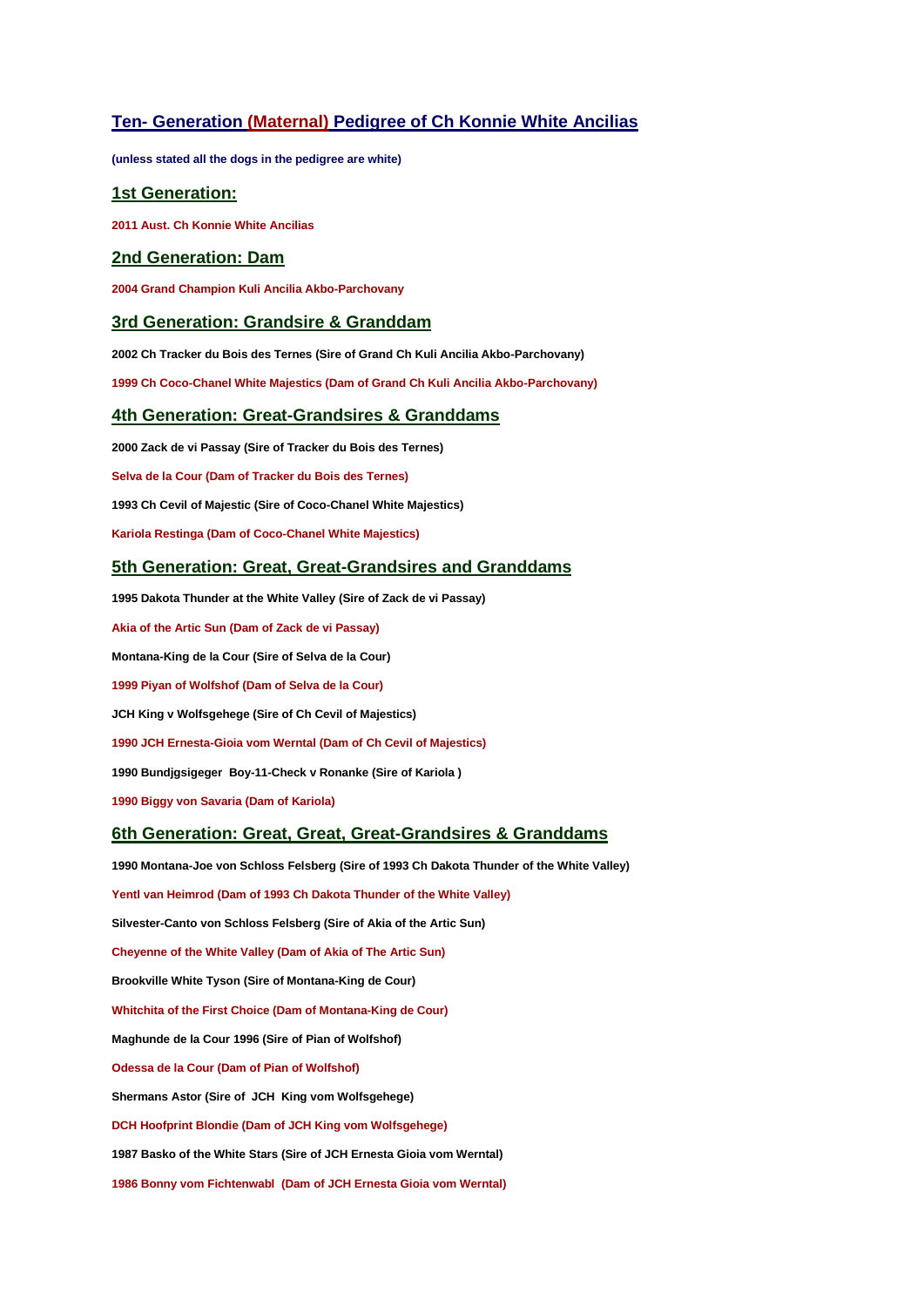**1983 Sherman Wes Grief (Sire of Bundjgsigeger Boy II Check von Ronanke) Natacha-Cole von Williams (Dam of Bundjgsigeger Boy II Check von Ronake) Maikel-John von Ronanke (Sire of Biggy von Savaria ) Karen-Laura von Ronanke (Dam of Biggy von Savaria)**

#### **7th Generation: Great, Great, Great, Great-Grandsires & Granddams**

**1988 Chico-Ben von Schloss Felsberg (Sire of Montana Joe von Schloss-Felsberg) 1985 Blondy vom Tecklenburger Land (Dam of Montana Joe von Schloss-Felsberg) No information (Sire of 1993 Yentle van Heimrod) Birgit van Twenthe Bloed (Dam of 1993 Yentle van Heimrod) 1989 VA Wayn-Condor von Ronanke (Sire of Silvester Canto von Schloss Felsberg) 1990 Laica-Joy von Schloss Felsberg (Dam of Silvester Canto von Schloss Felsberg) Timber of the First Choice (Sire of Cheyenne of the White Valley) 1989 Kaila of The First Choice (Dam of Cheyenne of the White Valley) Brookvilles Gen Westmoreland (Sire of 1993 Brookville White Tyson) Brookvilles Artic Wind (Dam of Brookville White Tyson) 1989 King Misty of the First Choice (Sire of Witchita of The First Choice) Wonderbred Vicky Lee (Dam of Witchita of The First Choice ) 1993 Brookville White Tyson (Sire of 1996 Maghunde de la Cour) Witchita of The First Choice (Dam of 1996 Maghunde de la Cour) Brookville White Tyson (Sire of Odessa de la Cour) Wonderbred Melody Sandy (Dam of Odessa de la Cour) St Ledger's White Champion Jim (Sire of 1982 Sherman's Astor) Sherman's Schnee Madchen (Dam of 1982 Sherman's Astor) 1977 Lucy's Bronco Edlu-Mibach (Sire of Hoofprint Blondie) 1974 Katri Von Finn (Dam of Hoofprint Blondie) BIS Blake-Star vom Gehege Eifeler Land (Sire of Basko of the White Star) Axenia vom Wolfsblut (Dam of Basko of the White Star) Cujo vom Wolfsgehege (Sire of Bonny vom Fichtenwabl) Blondi Vom Wolfsgehege (Dam of Bonny vom Fichtenwabl) 1981 St Ledger's White Champion JimCDX (Sire of Sherman's Wes Grief) 1979 Sherman's Weiss Schnee Dame (Dam of Sherman's Wes Grief) Shcon Eisbar (Sire of 1985 Natacha-Cole von Williams) Byrd's Lady Godiva (Dam of 1985 Natacha-Cole von Williams) BSG Champion von Kron (Sire of Maikel-John von Ronanke) BSG Sherman's Gail Diana (Dam of Maikel-John von Ronanke) 1985 BSG Olaf-Kevin von Ronanke (Sire of Karen-Laura von Ronanke) BSG Esta De Bora vom Gehege Lowenburg Monreal (Dam of Karen-Laura von Ronanke)**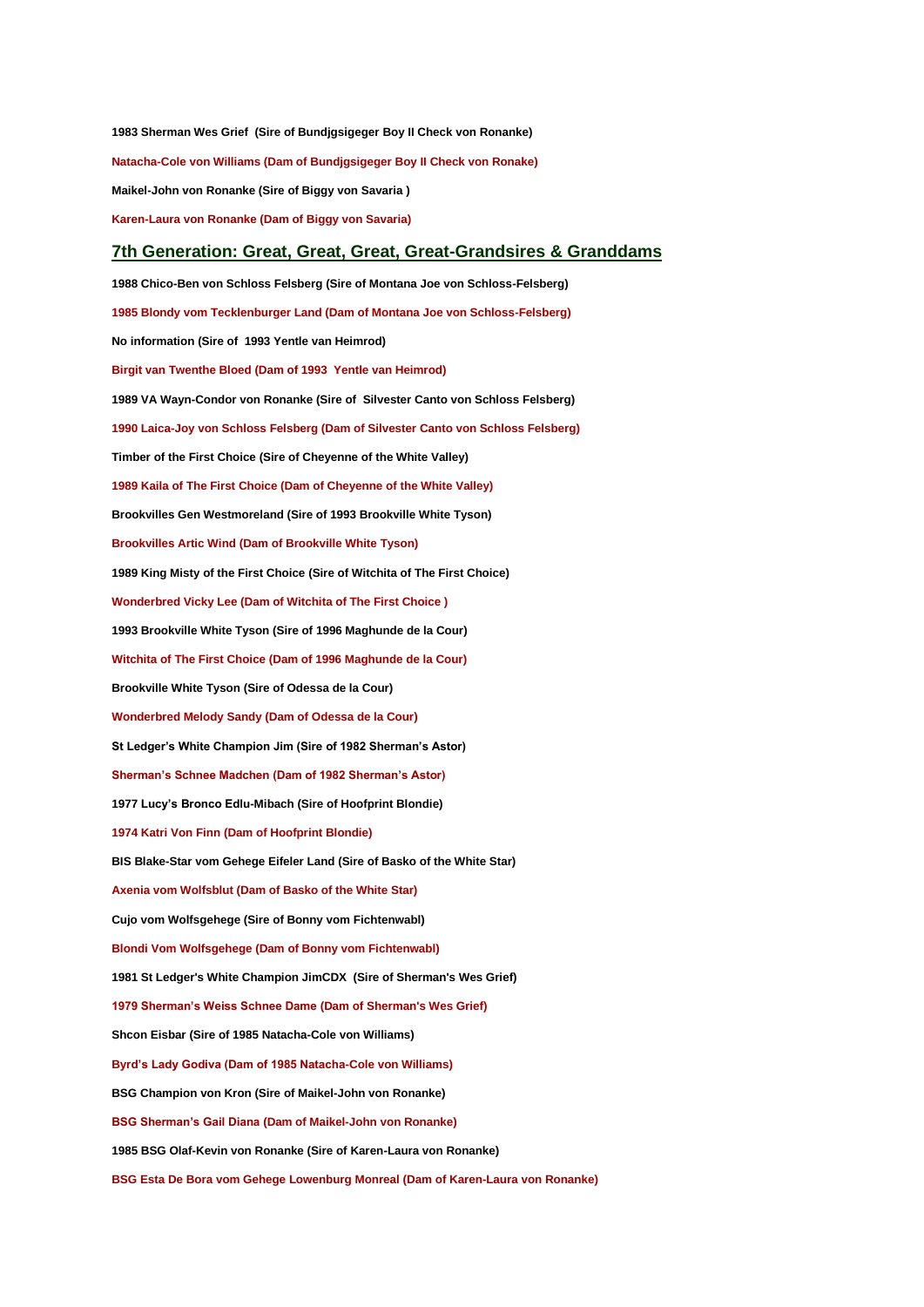#### **8th Generation: Great, Great, Great, Great, Great-Grandsires & Granddams**

**1985 Bronco-Brady vom Gehege Eifeler Land (Sire of 1988 Chico-Ben von Schloss-Felsberg) 1985 Mona-Kirby von Ronanke (Dam of 1988 Chico-Ben von Schloss-Felsberg) 1983 BSG Sherman's Wes Grief (Sire of 1985 Blondy vom Tecklenburger Land) 1983 Diana von Ronanke (Dam of 1985 Blondy vom Tecklenburger Land) 1989 King Misty of the First Choice (Sire of Birgit van Twenthe Bloed) 1988 Jaika von Koljane (Dam of Birgit van Twenthe Bloed) 1983 BSG Sherman's Wes-Grief (Sire of 1987 VA Wayn-Condor von Ronanke) 1982 Cindy von Ronanke (Dam of 1987 VA Wayn-Condor von Ronanke) 1987 Baron Jack von Schloss Felsberg (Sire of 1990 Laica-Joy von Schloss Felsberg) 1987 Anny-Sue von Schloss Felsberg (Dam of Laica-Joy von Schloss Felsberg) 1984 Bergeron's Patton (Sire of Timber of the First Choice) McIntosh Teela (Dam of Timber of the First Choice) 1987 Hoofprint Ocan (Sire of Kaila of The First Choice) 1983 Hoofprint Utopia (Dam of Kaila of the First Choice) 1992 Eifert's Snowflake (Sire of Brookvilles GenWestmoreland) 1991 Rambo Acres Snowy Lady (Dam of Brookvilles Gen Westmoreland) 1992 Rambo Acres White Lightning (Sire of Brookvilles Artic Wind) Heather von Brookville Lines (Dam of Brookvilles Artic Wind) 1987 Hoofprint Ocan (Sire of King Misty of the First Choice) 1983 Hoofprint Utopia (Dam of King Misty of the First Choice) Dragon's Lord von Zuckerbar (Sire of Wonderbred Vicky Lee) Foxen's Repo'd White Wonder (Dam of Wonderbred Vicky Lee) Brookville's Gen Westmoreland (Sire of Brookville White Tyson) Brookvilles Artic Wind (Dam of Brookville White Tyson) 1989 King Misty of the First Choice (Sire of Witchita of The First Choice) Wonderbred Vicky Lee (Dam of Witchita of The First Choice) WGSDC11 Sherrys Magnificent Mongo (Sire of 1981 St Ledger's White Champion Jim CDX) St Ledgers Erinmist (Dam of St Ledger's White Champion Jim CDX ) WGSDC11 Sherry's Magnificent Mongo (Sire of Sherman's Schnee Madchen) 1979 Sherman's Weiss Schnee Dame (Dam of Sherman's Schnee Madchen) Joart's Cherokee (Sire of 1977 Lucy Bronco Edlu-Mibach) Lucy's Boneca Von Rin (Dam of 1977 Lucy Bronco Edlu-Mibach) Scofields Rex von Finn (Sire of 1974 Katri von Finn) Lonni von Finn (Dam of 1974 Katri von Finn) 1983 BSG Shermans Wes-Grief (Sire of 1985 BIS Blake-Star vom Gegehe Eifeler Land) Cindy von Ronanke (Dam of 1985 BIS Blake-Star vom Gegehe Eifeler Land)**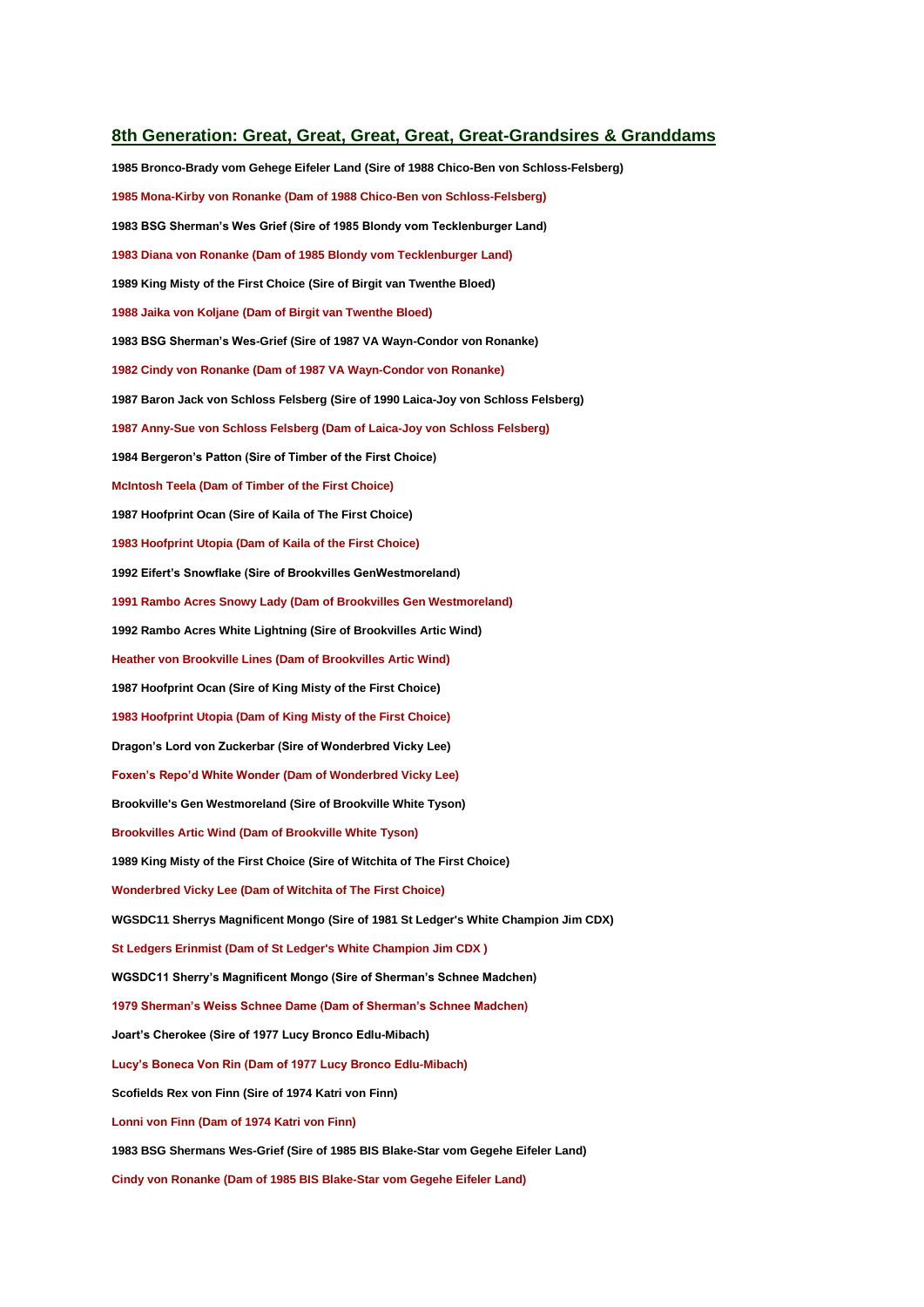**JCH Fleetwood Woody of Hoofprint (Sire of 1985 Axenia vom Wolfsblut) 1983 JCH Biene vom Wolfsgehege (Dam of 1985 Axenia vom Wolfsblut) 1980 BSG Champion von Kron (Sire of 1984 Cujo vom Wolfsgehege) 1980 Jo-el's Ruby Regalweiss (Dam of Cujo vom Wolfsgehege) 1982 Sherman's Astor (Sire of Blondi Vom Wolfsgehege) Hoofprint Clemantine (Dam of Blondi Vom Wolfsgehege) Sherry's Magnificent Mongo (Sire of 1981 St Ledgers White Champion Jim CDX) St Ledgers Erinmist (Dam of 1981 St Ledgers White Champion Jim CDX) 1977 Lucy's Bronco Edlu-Mibach (Sire of 1979 Sherman's Weiss Schnee Dame) Lonni Von Finn (Dam of 1979 Sherman's Weiss Schnee Dame) Prince Kasmurao (Sire of Shcon Eisbar) Kuimi Kupie (Dam of Shcon Eisbar) Keeton's Star (Sire of Byrd's Lady Godiva) Wilson's Samantha (Dam of Byrd's Lady Godiva) Kokes Mahalo (Sire of 1980 BSG Champion von Kron) 1973 Shangrila's Sweety Girl (Dam of 1980 BSG Champion von Kron) 1981 St Ledgers White Champion Jim CDX (Sire of 1983 BSG Sherman's Gail Diana) 1979 Sherman's Weiss Schnee Dame (Dam of 1983 BSG Sherman's Gail Diana) 1983 BSG Sherman's Wes-Grief (Sire of BSG Olaf-Kevin von Ronanke) BSG Krons Rani von Finn (Dam of BSG Olaf-Kevin von Ronanke) 1983 Shermans Wes-Grief (Sire of 1986 BSG Esta De Bora vom Gehege Lowenburg Montreal) 1982 Cindy von Ronanke (Dam of 1986 BSG Esta De Bora vom Gehege Lowenburg Montreal) 9th Generation: Great, Great, Great, Great, Great, Great-Grandsires & Granddams 1983 BSG Sherman's Wes Grief (Sire of 1985 Bronko-Brady vom Gehege- Eifeler Land)**

**1982 Cindy von Ronanke (Dam of 1985 Bronko-Brady vom Gehege Eifeler Land) 1980 BSG Ch von Kron (Sire of 1984 Mona-Kirby von Ronanke) 1983 BSG Sherman's Gail Diana (Dam of 1984 Mona- Kirby von Ronanke) 1981 St Ledgers White Champion Jim CDX (Sire of BSG Sherman's Wes Grief) 1979 Sherman's Weiss Schnee Dame (Dam of BSG Sherman's Wes Grief) 1980 BSG Champion von Kron (Sire of Diana von Ronanke) 1978 BSG Krons Rani von Finn (Dam of Diana von Ronanke) 1987 Hoofprint Ocan (Sire of King Misty of the First Choice) 1983 Hoofprint Utopia (Dam of King Misty of the First Choice) 1985 Blanko vom Wolfsblut (Sire of Jaika von Koljane) Comtess Indra von Koljana (Dam of Jaika von Koljane) 1981 St Ledger's White Champion Jim CDX (Sire of 1983 BSG Sherman's Wes Grief) 1979 Sherman's Weiss Schnee Dame (Dam of 1983 BSG Sherman's Wes Grief)**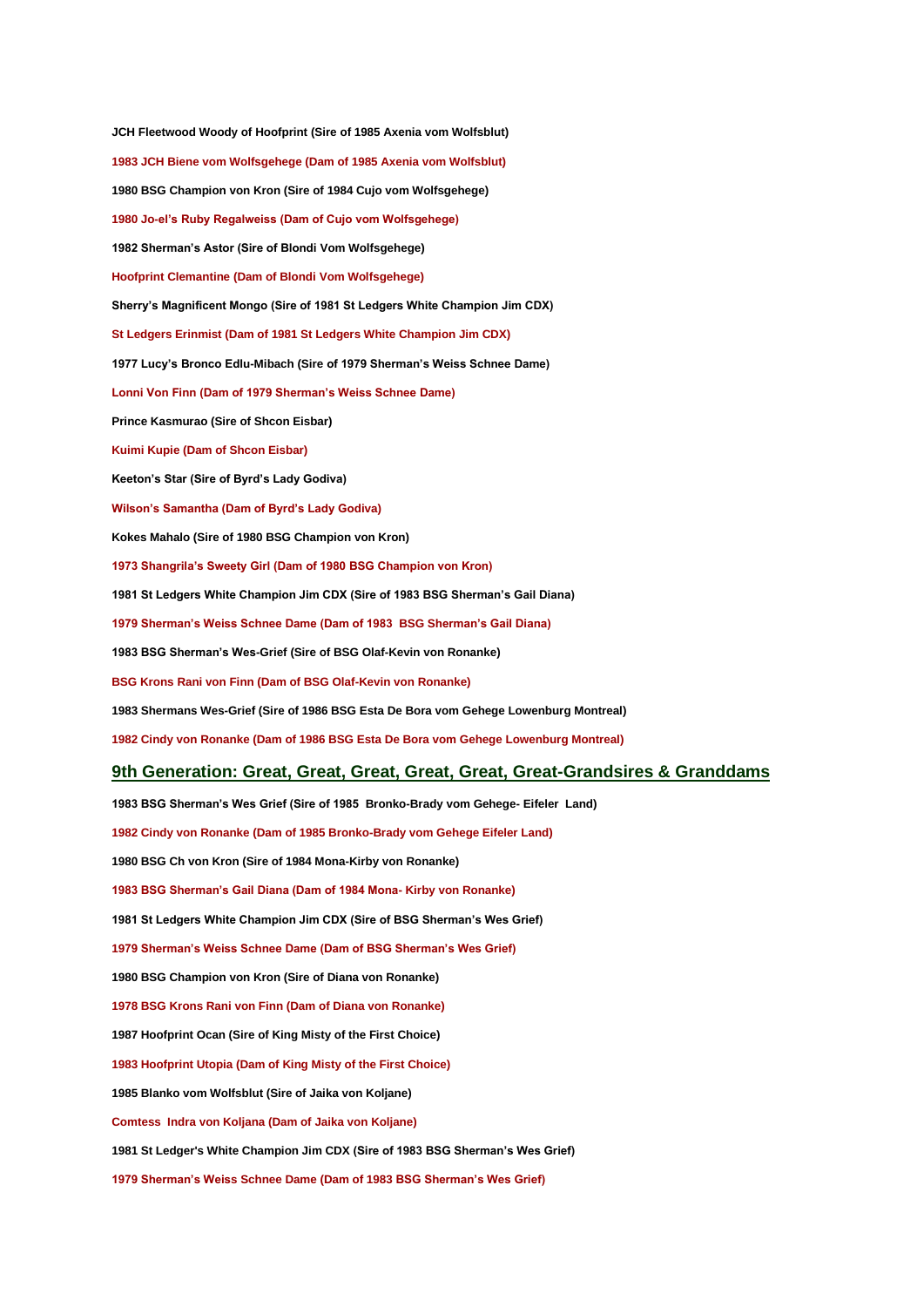**1980 BSG Champion von Kron (Sire of Cindy von Ronanke) 1978 BSG Krons Rani von Finn (Dam of Cindy von Ronanke) 1984 Flint vom Wolfsgehege (Sire of 1987 Baron Jack von Schloss Felsberg) 1985 Blondy vom Tecklenburger Land (Dam of Baron Jack von Schloss Felsberg) 1985 Bronko-Brady vom Gehege Eifler Land (Sire of 1987 Anny-Sue von Schloss Felsberg) 1985 Mona-Kirby von Ronanke (Dam of 1987 Anny-Sue von Schloss Felsberg) Hoofprint Midnight Too (Sire of 1984 Bergeron's Patton) McIntosh's Tasha (Dam of 1984 Bergeron's Patton) McIntosh White Shadow (Sire of McIntosh Teela) Melior Cathy Ann (Dam of McIntosh Teela) 1983 Chris's Silver von Snowcloud (Sire of 1987 Hoofprint Ocan) 1981 Hoofprint Itsa (Dam of 1987 Hoofprint Ocan) Hoofprint Midnight Too (Sire of 1983 Hoofprint Utopia) 1974 Katri von Finn (Dam of 1983 Hoofprint Utopia) Sir Oscar King (Sire of Eifert's Snowflake) Crystal's White Angel (Dam of Eifert's Snowflake) Tomascus Kimberly's Martin (Sire of Rambo Acres Snowy Lady) Ro Lo Sharmar Solar (Dam of Rambo Acres Snowy Lady) Tomascus Kimberly's Martin (Sire of Rambo Acres White Lightning) Rambo Acres Princess (Dam of Rambo Acres White Lightning) General Patton of Brookville (Sire of Heather von Brookville Lines) Rambo Acres Snowy Lady (Dam of Heather von Brookville Lines) 1983 Chris's Silver von Snowcloud (Sire of 1987 Hoofprint Ocan) 1981 Hoofprint Itsa (Dam of 1987 Hoofprint Ocan) Hoofprint Midnight Too (Sire of 1983 Hoofprint Utopia) 1974 Katri von Finn (Dam of 1983 Hoofprint Utopia) Terror's Baron von Weisshund (Sire of Dragon's Lord von Zuckerbar) Baroness von Schneeflocke (Dam of Dragon's Lord von Zuckerbar) Terror's Baron von Weisshund (Sire of Foxen's Repo's White Wonder) Foxen's White Magic (Dam of Foxen's Repo's White Wonder) Eiferts Snowflake (Sire of Brookvilles Gen Westmoreland) Rambo Acres Snowy Lady (Dam of Brookvilles Gen Westmoreland) Rambo Acres White Lightning (Sire of Brookvilles Artic Wind) Heather von Brookville Lines (Dam of Brookvilles Artic Wind) 1987 Hoofprint Ocan (Sire of King Misty of The First Choice) 1983 Hoofprint Utopia (Dam of King Misty of The First Choice) Dragon's Lord von Zuckerbar (Sire of Wonderbred Vicky Lee)**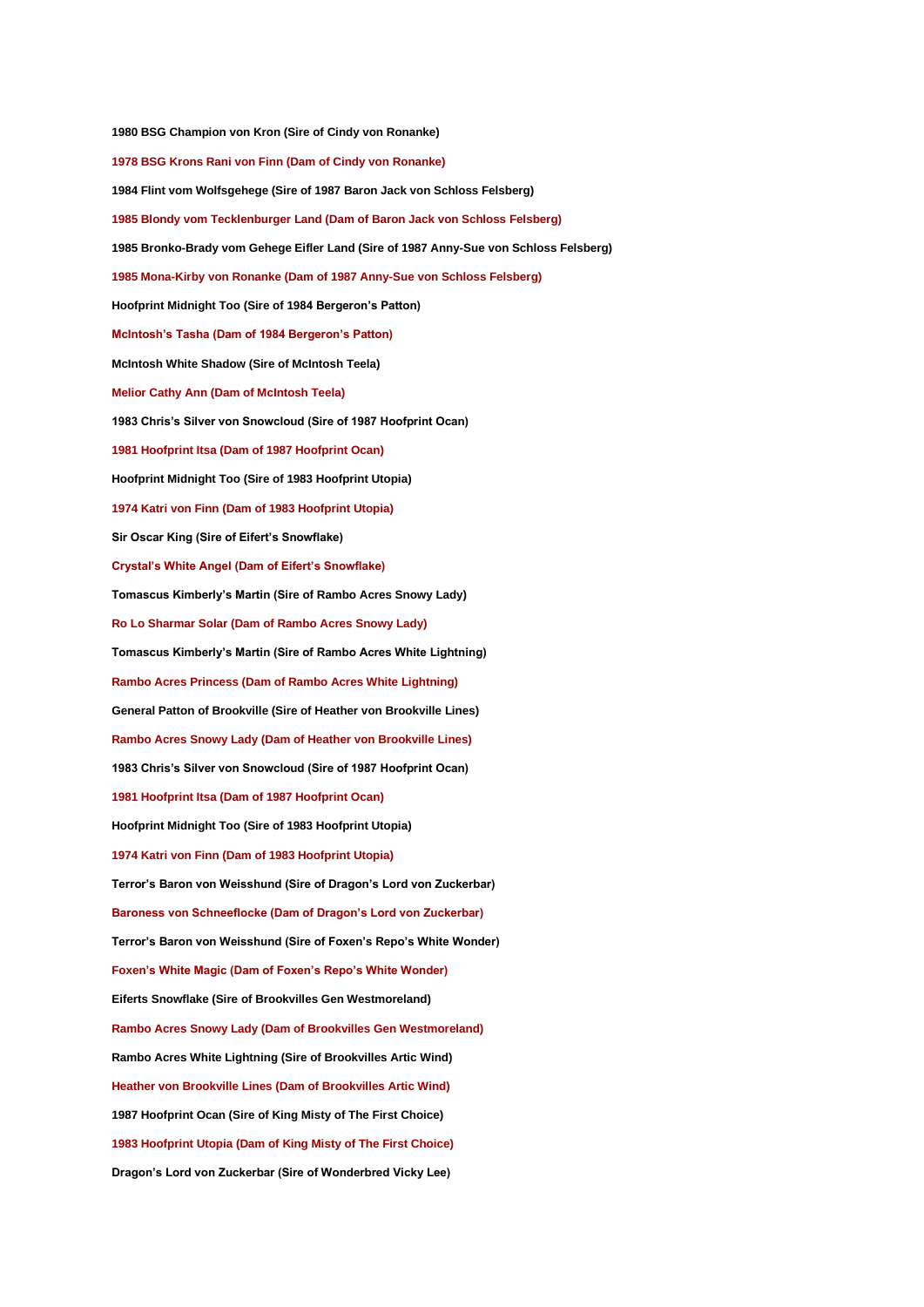**Foxen's Repo'd White Wonder (Dam of Wondebred Vicky Lee) Barich's Satan von Finn (Sire of Sherry's Magnificent Mongo) Sherry's Royal Sylva la Verne (Dam of Sherry's Magnificent Mongo) Sauer's Sargent Snow (Sire of St Ledgers Erinmist) Sauer's White Velvet (Dam of St Ledgers Erinmist) Barich's Satan von Finn (Sire of Sherrys Magnificent Mongo) Sherry's Royal Sylva la Verne (Dam of Sherrys Magnificent Mongo) Lucy's Bronco Edlu-Mibach (Sire of 1979 Sherman's Weiss Schnee Dame) Lonni Von Finn (Dam of 1979 Shermans Weiss Schnee Dame) SEL Ch Rex Edlu-Mibach {Black&Tan} (Sire of Joart's Cherokee) 1976 Lucy's Boneca Von Rin (Dam of Joart's Cherokee) Baron von Meter (Sire of Lucy's Boneca von Rin) WGS Ch Jo-el's Charmer (Dam of Lucy's Boneca von Rin) Baron Frost Toth of Geo Mil (Sire of Scofields Rex von Finn) Seely's Lumi Nalle (Dam of Scofields Rex von Finn) Baron Frost Toth of Geo Mil (Sire of Lonni von Finn) Seely's Lumi Nalle (Dam of Lonni von Finn) 1981 St Ledger's White Champion Jim CDX (Sire of BSG Sherman's Wes- Grief) 1979 Sherman's Weiss Schnee Dame (Dam of Sherman's Wes Grief) 1980 BSG Champion von Kron (Sire of Cindy von Ronanke) 1978 BSG Krons Rani von Finn (Dam of Cindy von Ronanke) J.S. Sebastian (Sire of JCH Fleetwood Woody of Hoofprint) Regalwise Ann-Lady (Dam of JCH Fleetwood Woody of Hoofprint) 1982 Sherman's Astor (Sire of JCH Biene vom Wolfsgehege) Hoofprint Clementine (Dam of JCH Biene vom Wolfsgehege) Kokes Mahalo (Sire of BSG Champion von Kron) 1973 Shangrila's Sweety Girl (Dam of BSG Champion von Kron) 1987 Jo-els Quota (Sire of Jo-el's Ruby Regalweiss) 1974 WGS Ch Jo-el's Charmer (Dam of Jo-el's Ruby Regalweiss) 1981 St Ledger's White Champion Jim CDX (Sire of Sherman's Astor) Sherman's Schnee Madchen (Dam of Sherman's Astor) 1977 Lucy's Bronco Edlu-Mibach (Sire of Hoofprint Clemantine) 1974 Comb's Bergandy of Hoofprint (Dam of Hoofprint Clemantine) Barich's Satan von Finn (Sire of Sherry's Magnificent Mongo) Sherry's Royal Sylva La Verne (Dam of Sherry's Magnificent Mongo) Sauer's Sargent Snow (Sire of St Ledgers Erinmist)**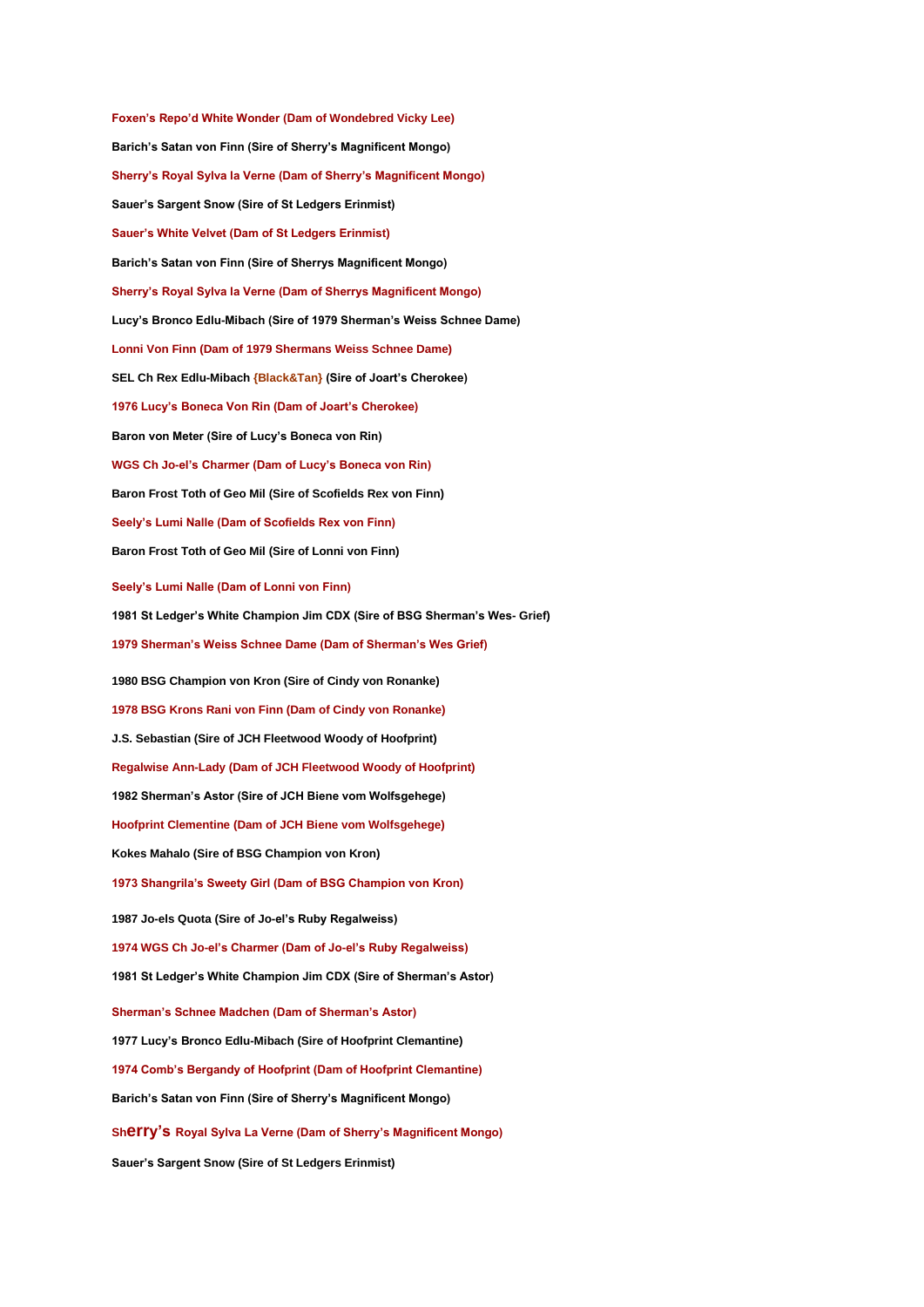**Sauer's White Velvet (Dam of St Ledgers Erinmist) Joart's Cherokee (Sire of Lucy's Bronco Edlu-Mibach) Lucy's Boneca von Rin (Dam of Lucy's Bronco Edlu-Mibach) Baron Frost Toth of Geo-Mil (Sire of Lonni Von Finn) Seely's Lumi Nalle (Dam of Lonni Von Finn) 1969 Catania's Snow Ball (Sire of Prince Kasmurao) 1974 Catania's Tina (Dam of Prince Kasmurao) Maka Ala 11 (Sire of Kuimi Kupie) Aumoae Blanco (Dam of Kuimi Kupie) Daly's Sundance (Sire of Keeton's Star) Miss Duke (Dam of Keeton's Star) Thor Rin Tin Tin Unsterblich (Sire of Wilson's Samantha) Missy von Hauf (Dam of Wilson's Samantha) Ke Aliis Koke (Sire of Kokes Mahalo) Ke Aliis Kiki (Dam of Kokes Mahalo) 1966 Lobo White Burch (Sire of Shangrila's Sweety Girl) White Lilac of Blinkbonny (Dam of Shangrila's Sweety Girl) Ch Sherry's Magnificent Mongo (Sire of 1981 St Ledgers White Champion Jim CDX) St Ledgers Erinmist (Dam of 1981 St Ledgers White Champion Jim CDX) 1977 Lucy's Bronco Edlu-Mibach (Sire of 1979 Sherman's Weiss Schnee Dame) Lonni von Finn (Dam of 979 Sherman's Weiss Schnee Dame) 1981 St Ledger's White Champion Jim CDX (Sire of BSG Sherman's Wes-Grief) 1979 Sherman's Weiss Schnee Dame (Dam of BSG Sherman's Wes-Grief) 1977 Lucy's Bronco Edlu-Mibach (Sire of 1978 BSG Krons Rani von Finn) Kristi von Finn (Dam of 1978 BSG Krons Rani von Finn) 1981 St Ledgers White Champion Jim CDX (Sire of BSG Sherman's Wes-Grief) 1979 Sherman's Weiss Schnee Dame (Dam of BSG Sherman's Wes-Grief) 1980 BSG Champion von Kron (Sire of Cindy von Ronanke) 1978 BSG Krons Rani von Finn (Dam of Cindy von Ronanke) 10th Generation: Great, Great, Great, Great Great, Great, Great-Grandsires & Grandams 1981 St Ledgers White Champion Jim CDX (Sire of BSG Sherman's Wes Grief) 1979 Sherman's Weiss Schnee Dame (Dam of BSG Sherman's Wes Grief) 1980 BSG Champion von Kron (Sire of Cindy von Ronanke) 1978 BSG Rani von Finn (Dam of Cindy von Ronanke)**

**Kokos Mahalo (Sire of BSG Champion von Kron)**

**1973 Shangrila's Sweety Girl (Dam of BSG Champion von Kron)**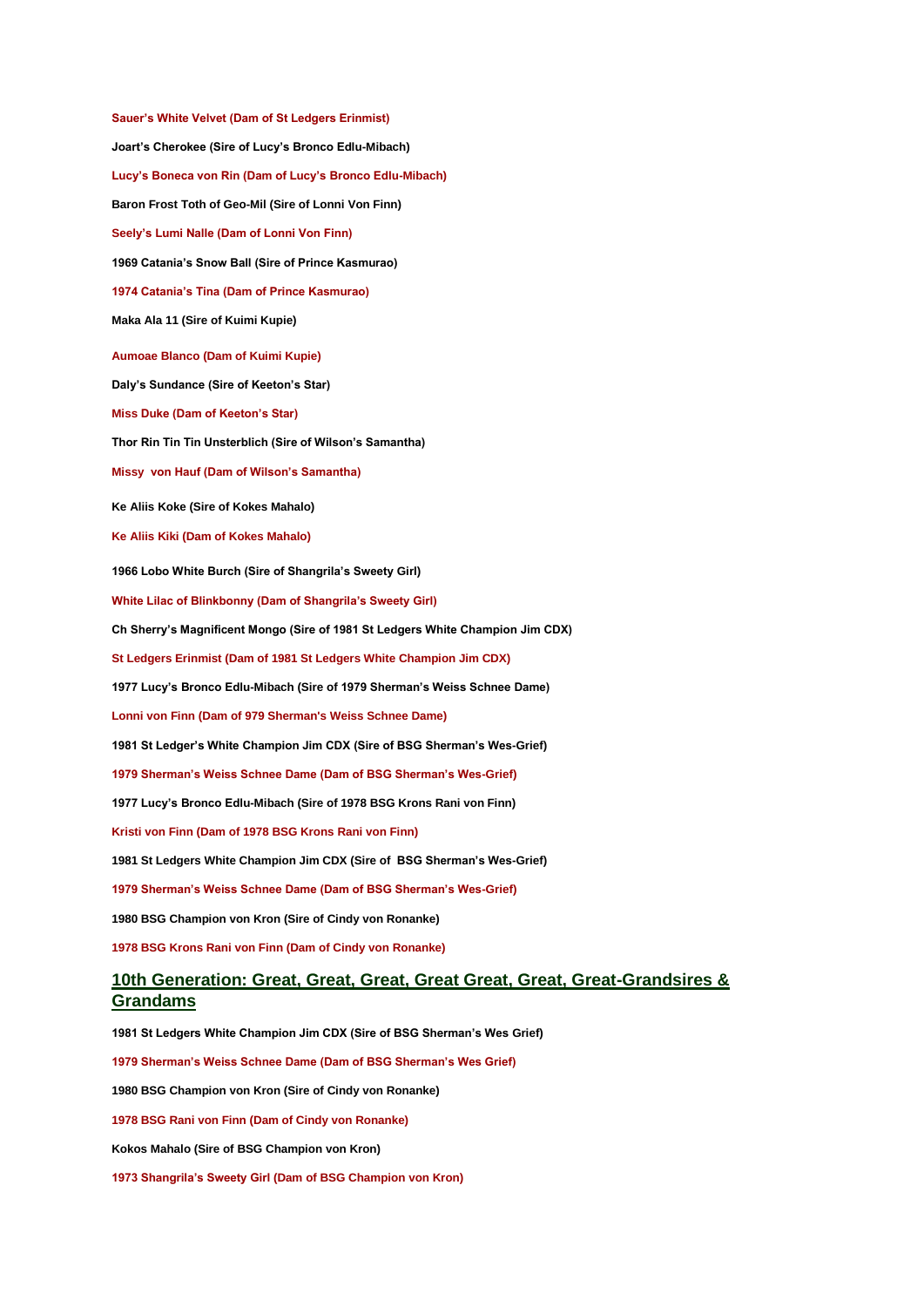**1981 CDX St Ledgers White Champion Jim CDX (Sire of Sherman's Gail Diana) Sherman's Weiss Schnee Dame (Dam of Sherman's Gail Diana) Sherry's Magnificent Mongo (Sire of 1981 St Ledgers White Champion Jim CDX) St Ledgers Erinmist (Dam of 1981 St Ledgers White Champion Jim CDX) 1977 Lucy's Bronco Edlu-Mibach (Sire of Shermans Weiss Schnee Dame) Lonni von Finn (Dam of Sherman's Weiss Schnee Dame) Kokos Mahalo (Sire of BSG Champion von Kron) 1973 Shangril's Sweety Girl (Dam of BSG Champion von Kron) 1977 Lucy's Bronco Edlu-Mibach (Sire of 1978 BSG Krons Rani von Finn) Kristi von Finn (Dam of 1978 BSG Krons Rani von Finn) 1983 Chris's Silver von Snowcloud (Sire of 1987 Hoofprint Ocan) 1981 Hoofprint Itsa (Dam of 1987 Hoofprint Ocan) Hoofprint Midnight Too (Sire of 1983 Hoofprint Utopia) 1974 Katri von Finn (Dam of 1983 Hoofprint Utopia) 1982 Sherman's Astor (Sire of 1985 Blanko vom Wolsblut) 1983 Arabella Prinzessin vom Wolfsgehege (Dam of 1985 Blanko vom Wolfsblut) BSG Sherman's Wes-Grief (Sire of Comtess Indra von Koljana) Janna Portio von Ronanke (Dam of Comtess Indra von Koljana) Sherry's Magnificent Mongo (Sire of 1981 St Ledgers White Champion Jim CDX) St Ledger's Erinmist (Dam of 1981 St Ledgers White Champion JimCDX) Lucy's Bronco Edlu Mibach (Sire of Sherman's Weiss Schnee Dame) Lonni von Finn (Dam of Sherman's Weiss Schnee Dame) Kokos Mahalo (Sire of BSG Champion von Kron) 1973 Shangrila's Sweety Girl (Dam of BSG Champion von Kron) 1977 Lucy's Bronco Edlu Mibach (Sire of BSG Krons Rani von Finn) Kristi von Finn (Dam of BSG Krons Rani von Finn) 1982 Sherman's Astor (Sire of 1984 Flint vom Wolfsgehege) 1980 Jo-el's Ruby Regalweiss (Dam of 1984 Flint vom Wolfsgehege) 1983 BSG Sherman's Wes-Grief (Sire of 1985 Blondy vom Tecklenburger Land) 1983 Diana von Ronanke (Dam of 1985 Blondy vom Tecklenburger Land) 1983 BSG Sherman's Wes-Grief (Sire of 1985 Bronko-Brady vom Gehege Eifler Land) 1982 Cindy von Ronanke (Dam of 1985 Bronco-Brady vom Gehege Eifler Land) 1980 BSG Champion von Kron (Sire of 1985 Mona-Kirby von Ronanke) 1983 BSG Sherman's Gail Diana (Dam of 1985 Mona-Kirby von Ronanke) 1980 Hoofprint Midnight (Sire of Hoofprint Midnight Too) Hoofprint Candy (Dam of Hoofprint Midnight Too) Hoofprint Vegas (Sire of McIntosh's Tasha)**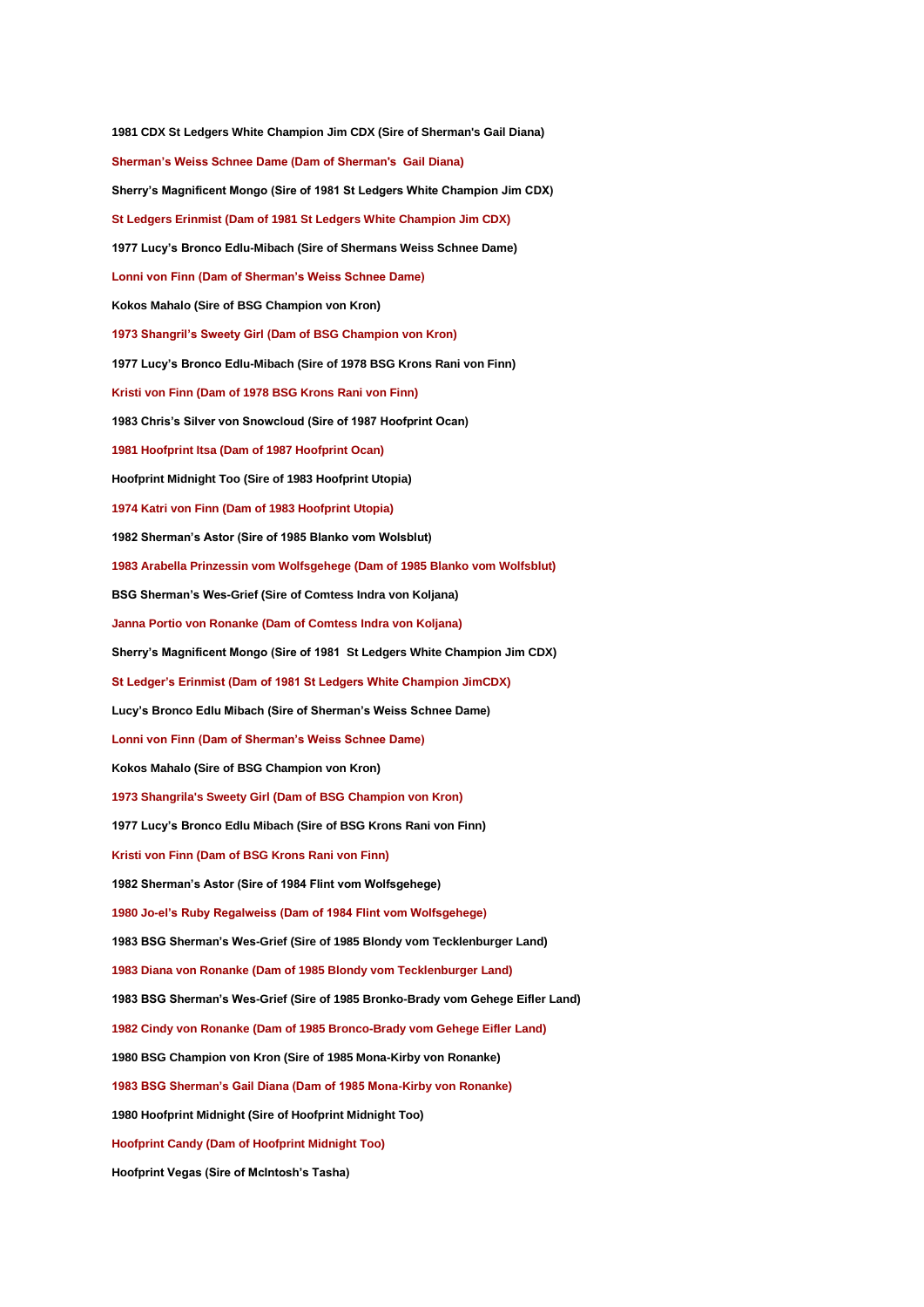**Foot Loose and Fancy Free (Dam of McIntosh's Tasha) Prince of White Mountain (Sire of McIntosh's White Shadow) McIntosh's White Sugar (Dam of McIntosh's White Shadow) No information (Sire of Melior Cathy Ann) No information (Dam of Melior Cathy Ann) 1977 Alice's Khenook von Snowcloud (Sire of 1983 Chris's Silver von Snowcloud) 1979 Snowcloud's Princess Dee (Dam of 1983 Chris's Silver von Snowcloud) 1987 Jo-el's Quota (Sire of Hoofprint Itsa) 1974 Katri von Finn (Dam of Hoofprint Itsa) 1980 Hoofprint Midnight (Sire of Hoofprint Midnight Too) Hoofprint Candy (Dam of Hoofprint Midnight Too) Scofield's Rex von Finn (Sire of 1974 Katri von Finn) Lonni von Finn (Dam of 1974 Katri von Finn) No information (Sire of Sir Oscar King) No information (Dam of Sir Oscar King) J.D's Hoss Omnipotent King (Sire of Crystal's White Angel) Crystal Snowqueen111 (Dam of Crystal's White Angel) Adolph White Fury (Sire of Tomascus Kimberly's Martin) Kady Holbrood (Dam of Tomascus Kimberley's Martin) No information (Sire of Ro Lo Sharmar Solar) No information (Dam of Ro Lo Sharmar Solar) Adolph White Fury (Sire of Tomascus Kimberly Martin) Kady Holbrook (Dam of Tomascus Kimberley Martin) No information (Sire of Rambo Acres Princess) No information (Dam of Rambo Acres Princess) No information (Sire of General Patton of Brookville) No information (Dam of General Patton of Brookville) Tomascus Kimberley Martin (Sire of Rambo Acres Snowy Lady) Ro Lo Sharmar Solar (Dam of Rambo Acres Snowy Lady) 1977 Alice's Khenook von Snowcloud (Sire of 1983 Chris's Silver von Snowcloud) 1979 Snowcloud's Princess Dee (Dam of 1983 Chris's Silver von Snowcloud) 1987 Jo-el's Quota (Sire of Hoofprint Itsa) 1974 Katri von Finn (Dam of Hoofprint Itsa) 1980 Hoofprint Midnight (Sire of Hoofprint Midnight Too) Hoofprint Candy (Dam of Hoofprint Midnight Too) Scofield's Rex von Finn (Sire of 1974 Katri von Finn) Lonni von Finn (Dam of 1974 Katri von Finn) Forest Haven's Blizzard (Sire of Terror's Baron von Weisshund)**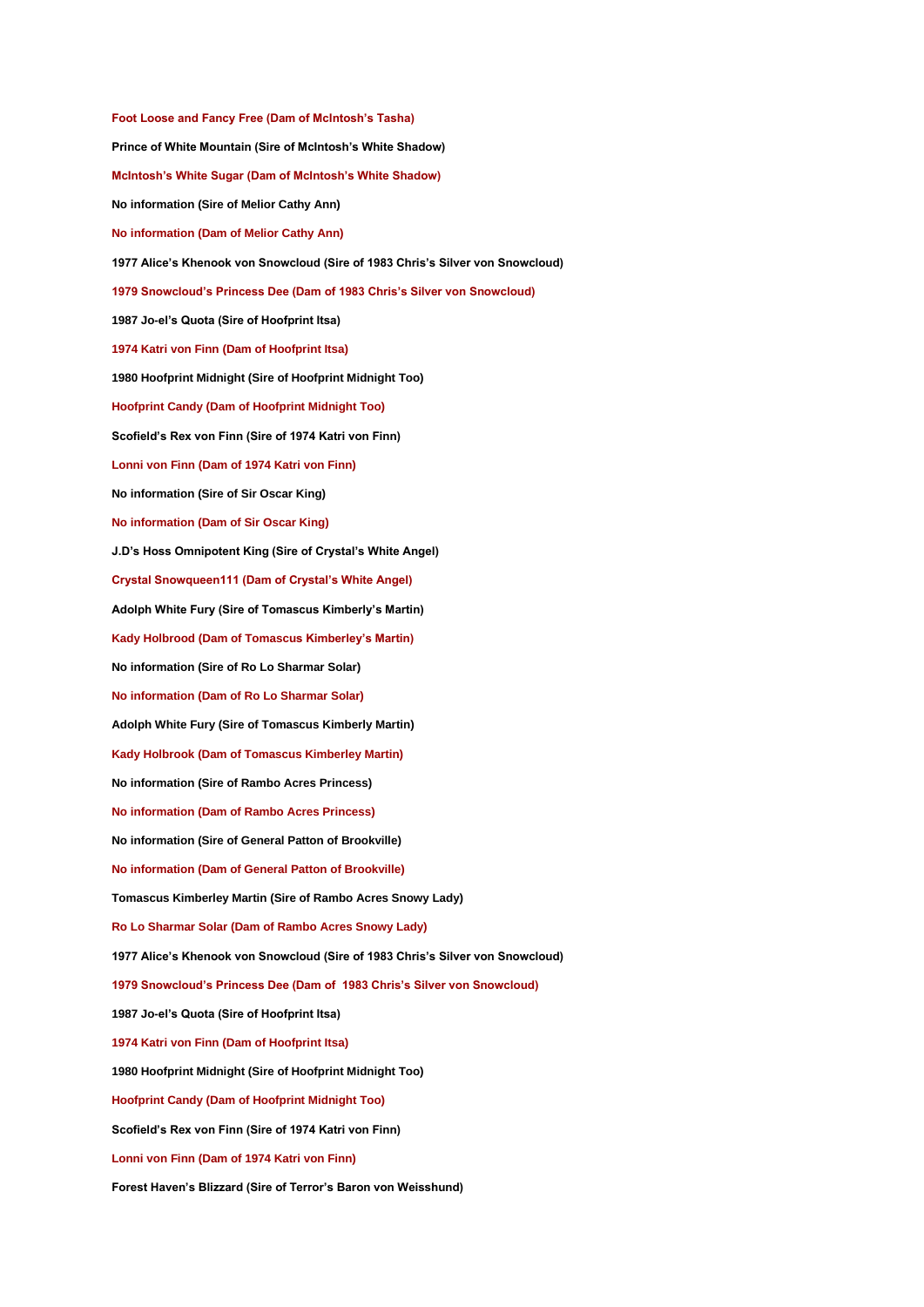**Terror's Corky von Chinookie (Dam of Terror's Baron von Weisshund) No information (Sire of Baroness von Schneeflocke) No information (Dam of Baroness von Schneeflocke) Forest Haven's Blizzard (Sire of Terror's Baron von Weisshund) Terror's Corky von Chinookie (Dam of Terror's Baron von Weisshund) No information (Sire of Foxen's White Magic) No information (Dam of Foxen's White Magic) Sir Oscar King (Sire of Eifert's Snowflake) Crystal's White Angel CD (Dam of Eifert's Snowflake) Tomascus Kimberley's Martin (Sire of Rambo Acres Snowy Lady) Ro Lo Sharmar Solar (Dam of Rambo Acres Snowy Lady) Tomascus Kimberley's Martin (Sire of Rambo White Lightning) Rambo Acres Princess (Dam of Rambo White Lightning) General Patton of Brookville (Sire of Heather von Brookville Lines) Rambo Acres Snowy Lady (Dam of Heather von Brookville Lines) 1983 Chris's Silver von Snowcloud (Sire of 1987 Hoofprint Ocan) 1981 Hoofprint Itsa (Dam of 1987 Hoofprint Ocan) 1983 Hoofprint Midnight Too (Sire of 1983 Hoofprint Utopia) 1974 Katri von Finn (Dam of 1983 Hoofprint Utopia) Terror's Baron von Weisshund (Sire of Dragon's Lord von Zuckerbar) Baroness von Schneeflocke (Dam of Dragon's Lord von Zuckerbar) Terror's Baron von Weisshund (Sire of Foxen's Repo'd White Wonder) Foxen's White Magic (Dam of Foxen's Repo'd White Wonder) Scofield's Rex von Finn (Sire of Barich's Satan von Finn) Barich Gretal von Polar Rin (Dam of Barich's Satan von Finn) Country Acres Lance (Sire of Sherry's Royal Sylva la Verne) Princess Dominique (Dam of Sherry's Royal Sylva la Verne) No information (Sire of Sauer's Sargent Snow) Sauer's Lady Snow (Dam of Sauer's Sargent Snow) Sauer's White Chad von Finn (Sire of Sauer's White Velvet) No information (Dam of Sauer's White Velvet) Scofield's Rex von Finn (Sire of Barich's Satan von Finn) Barich's Gretal von Polar Rin (Dam of Barich's Satan von Finn) Country Acres Lance (Sire of Sherry's Royal Sylva la Verne) Princess Dominique (Dam of Sherry's Royal Sylva la Verne) Joart's Cherokee (Sire of Lucy's Bronco Edlu-Mibach) Lucy's Boneca von Rin (Dam of Lucy's Bronco Edlu-Mibach)**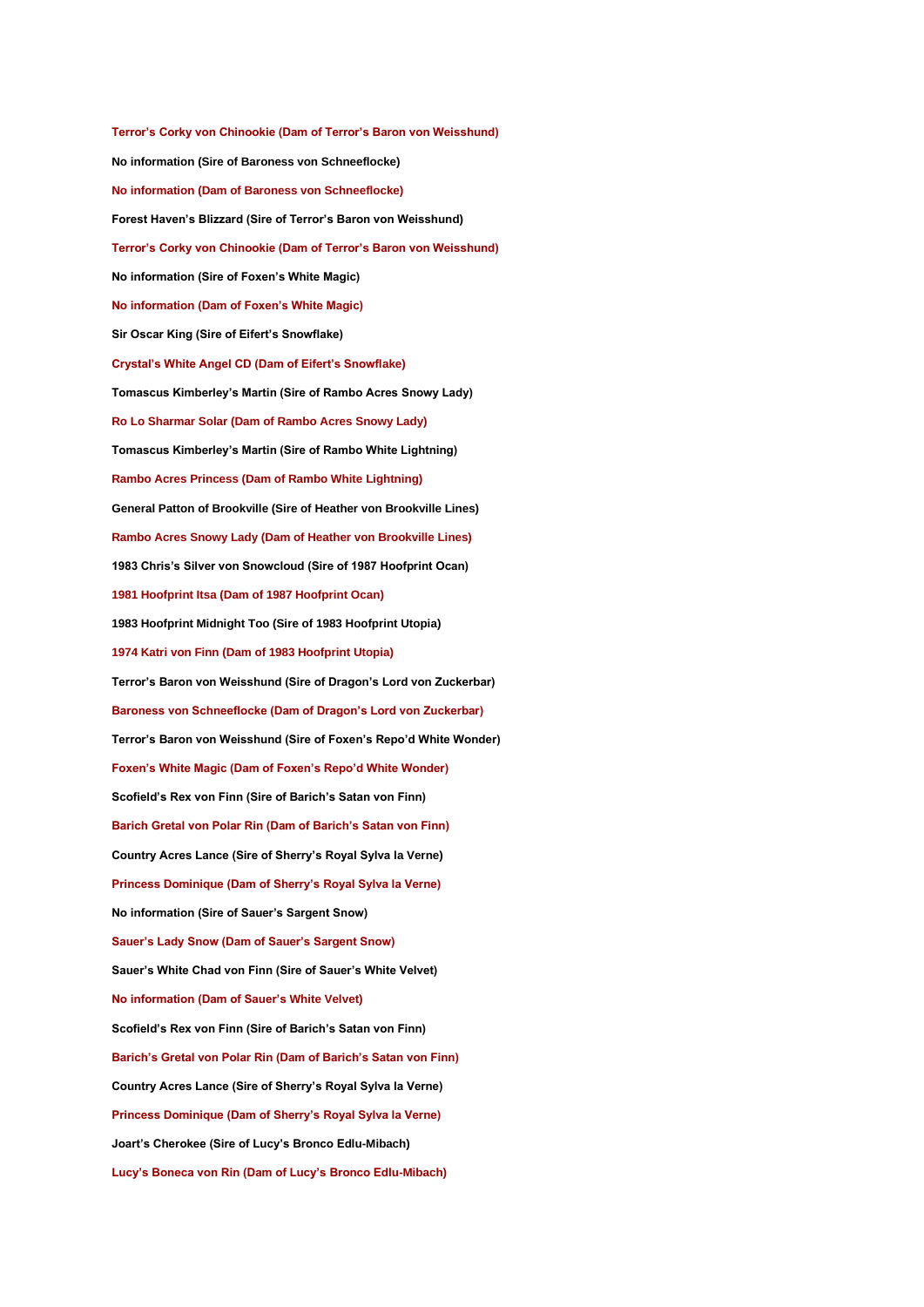**Baron Frost Toth of Geo-Mil (Sire of Lonni von Finn) Seely's Lumi Nalle (Dam of Lonni von Finn) 1957 V. Ch.Rom (US) Bern vom Kallengarten-{Black and Tan GSD} (Sire of 1964 SEL Ch (US) Rex Edlu-Mibach) Heart Acres Eva vom Haus Ser-Nix (Dam of 1964 SEL Ch (US) Rex Edlu-Mibach) Baron von Meter (Sire of 1976 Lucy's Boneca Von Rin) 1974 WGS Ch Jo-el's Charmer (Dam of 1976 Lucy's Boneca Von Rin) Chabern Baron Von Rin (Sire of Baron Von Meter) Schatzie Von Meter {Metor} (Dam of Baron Von Meter) Scofield's Rex von Finn (Sire of 1974 WGS Ch Jo-el's Charmer) Persophone 1V (Dam of 1974 WGS Ch Jo-el's Charmer) Frost of Geo Mill (Sire of Baron Frost Toth of Geo Mill) White Star Duchess (Dam of Baron Frost Toth of Geo Mill) St Valentine's Pride (Sire of Seely's Lumi Nalle) Mitchell Princess (Dam of Seely Lumi Nalle) Frost of Geo Mil (Sire of Baron Frost Toth of Geo Mil) White Star Duchess (Dam of Baron Frost Toth of Geo Mil) St Valentine's Pride (Sire of Seely Lumi Nalle) Mitchell Princess (Dam of Seely Lumi Nalle) WGSDC11 Sherry's Magnificent Mongo (Sire of 1981 St Ledger's White Champion Jim CDX) St Ledger's Erinmist (Dam of 1981 St Ledger's White Champion Jim CDX) 1977 Lucy's Bronco Edlu-Mibach (Sire of 1979 Sherman's Weiss Schnee Dame) Lonni Von Finn (Dam of 1979 Sherman's Weiss Schnee Dame) Kokes Mahalo (Sire of 1980 BSG Champion Von Kron) 1973 Shangrila's Sweety-Girl (Dam of 1980 BSG Champion Von Kron) 1977 Lucy's Bronco Edlu-Mibach (Sire of 1978 BSG Krons Rani von Finn) Kristi von Finn (Dam of 1978 BSG Krons Rani von Finn) WGS CH Jo-el's Spellbound (Sire of J.S. Sebastian) J.S. Muffin (Dam of J.S. Sebastian) Santana Rex von Finn (Sire of Regalwise Ann-Lady) Hoofprint Desarita Regalwise (Dam of Regalwise Ann- Lady) 1981 St Ledgers White Champion Jim CDX (Sire of Sherman's Astor) Sherman's Schnee Madchen (Dam of Sherman Astor) 1977 Lucy's Bronco Edlu-Mibach (Sire of Hoofprint Clementine) 1974 Comb's Bergandy of Hoofprint (Dam of Hoofprint Clemantine)**

**Ke Aliis Koke (Sire of Kokes Mahalo)**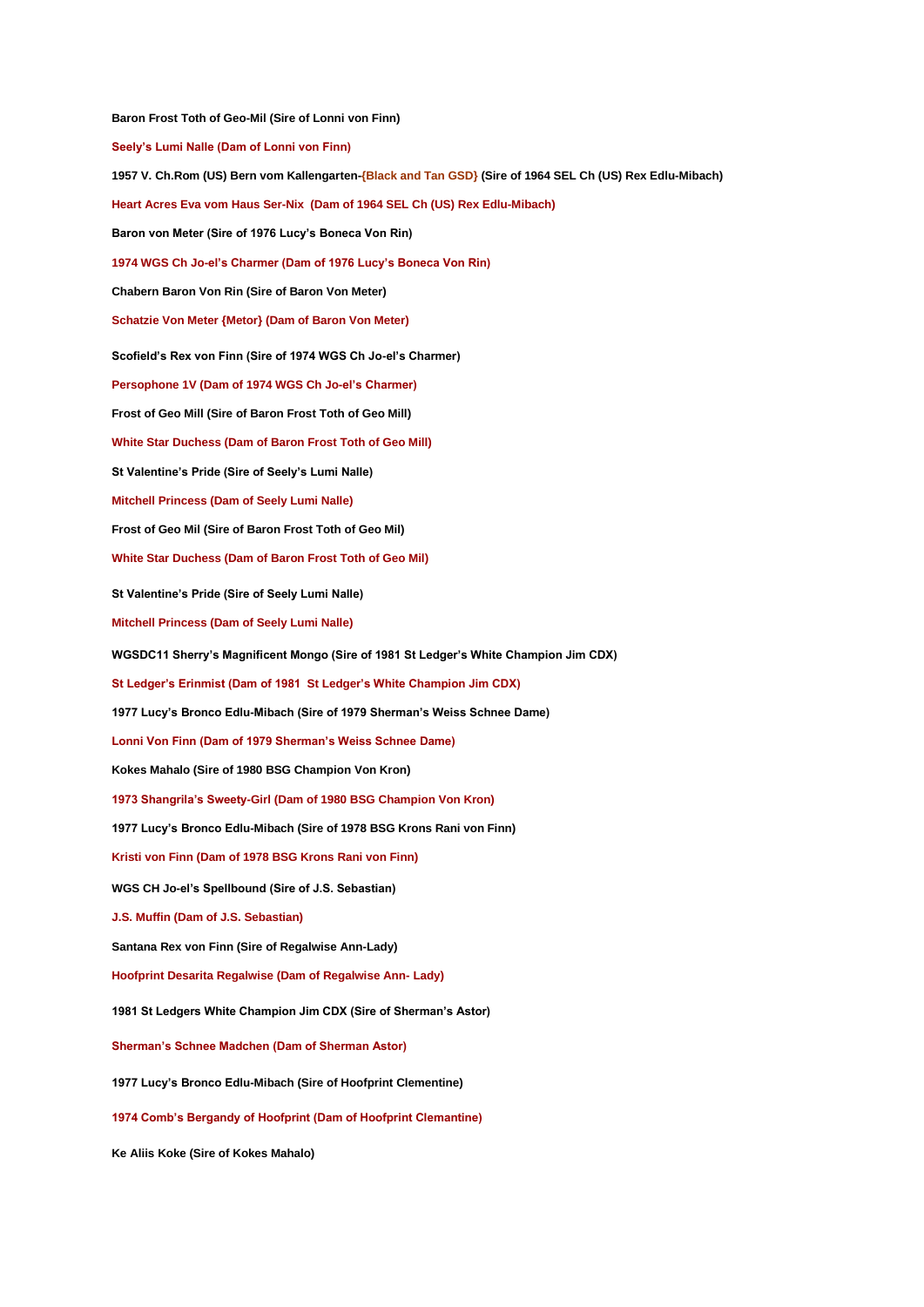#### **Ke Aliis Kiki (Dam of Kokes Mahalo)**

**1966 Lobo White Burch (Sire of 1973 Shangrila's Sweety Girl) White Lilac of Blinkbonny (Dam of 1973 Shangrila's Sweety Girl) 1977 Lucy's Bronco Edlu-Mibach (Sire of Jo-el's Quota) Jo-els Isis von Atlas (Dam of Jo-el's Quota) Scofields Rex von Finn (Sire of 1974 Jo-el's Charmer) Persophone 1V (Dam of 1974 Jo-el's Charmer) WGSD11 Sherry's Magnificent Mongo (Sire of 1981 St Ledger's White Champion Jim CDX) St Ledger's Erinmist (Dam of 1981 St Ledger's White Champion Jim CDX) Sherry's Magnificent Mongo (Sire of Sherman's Schnee Madchen) 1979 Sherman's Weiss Schnee Dame (Dam of Sherman's Schnee Madchen) Joart's Cherokee (Sire of 1977 Lucy's Bronco Edlu-Mibach) 1976 Lucy's Boneca Von Rin (Dam of 1977 Lucy's Bronco Edlu-Mibach) Patty Lin's White Jerico (Sire of 1974 Comb's Bergandy of Hoofprint) Rin Von Heidi (Dam of 1974 Comb's Bergandy of Hoofprint) Scofield's Rex von Finn (Sire of Barich's Satan von Finn) Barich Gretal von Polar Rin (Dam of Barich's Satan von Finn) Country Acres Lance (Sire of Sherry's Royal Sylva La Verne) Princess Dominique (Dam of Sherry's Royal Sylva La Verne) No information (Sire of Sauer's Sargent Snow) Sauer's Lady Snow CD (Dam of Sauer's Sargent Snow) Sauer's White Chad von Finn (Sire of Sauer's White Velvet) No information (Dam of Sauer's White Velvet) SEL Ch Rex Edlu-Mibach {Black&Tan} (Sire of Joart's Cherokee) 1976 Lucy's Boneca Von Rin (Dam of Joart's Cherokee) Baron von Meter (Sire of 1976 Lucy's Boneca Von Rin) 1974 WGS Ch Jo-el's Charmer (Dam of 1976 Lucy's Boneca Von Rin) Frost of Geo Mil (Sire of Baron Frost Toth of Geo Mil) White Star Duchess (Dam of Baron Frost Toth of Geo Mil) St Valentine's Pride (Sire of Seely's Lumi Nalle) Mitchell Princess (Dam of Seely's Lumi Nalle) Alii of Kaneohe (Sire of 1969 Catania's Snow Ball) Princess Mele (Dam of 1969 Catania's Snow Ball) Hoku of Kavela (Sire of 1974 Catania's Tina) Miyake Tike (Dam of 1974 Catania's Tina) Prince Makamae (Sire of Maka Ala11)**

**Kekea (Dam of Maka Ala11)**